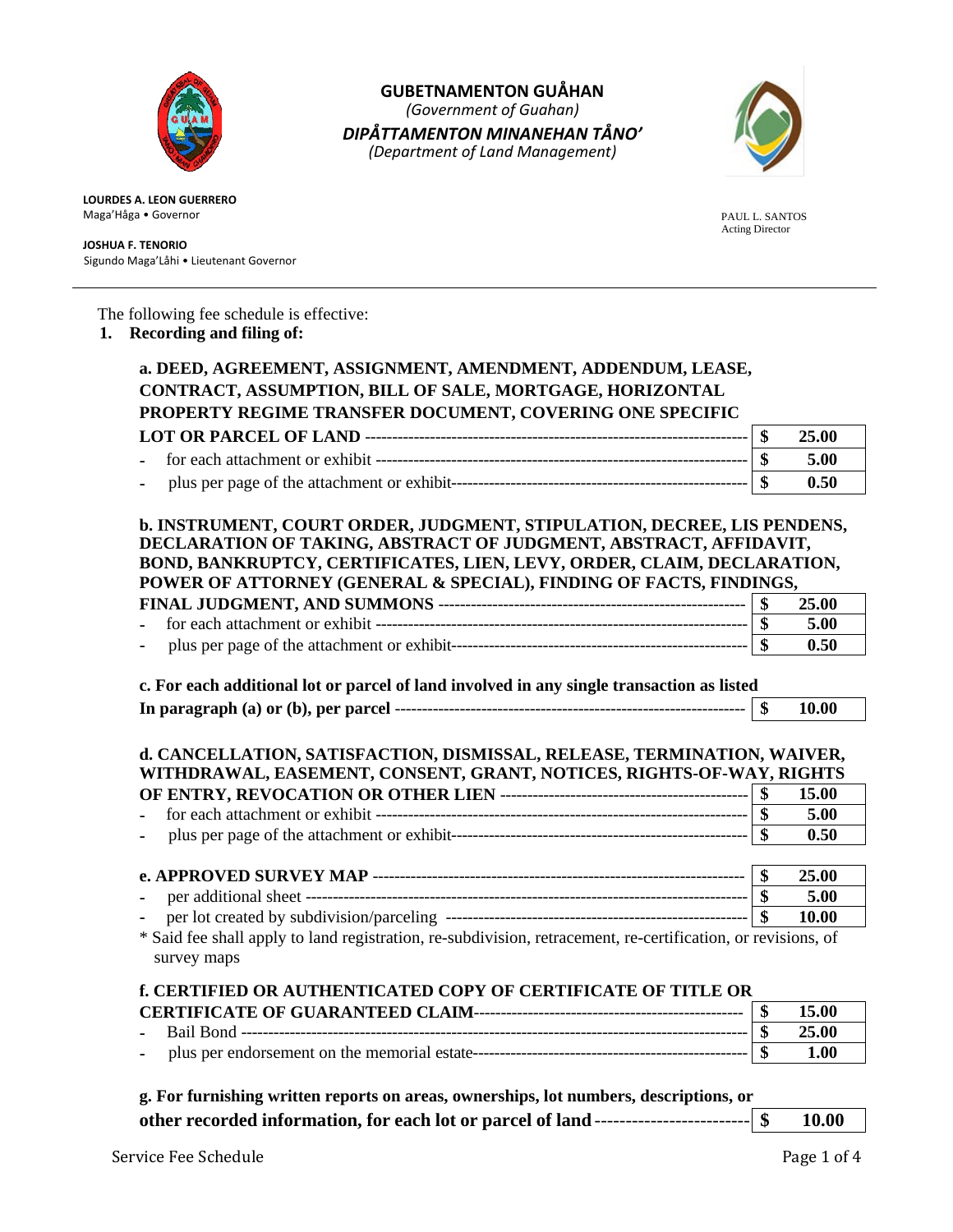## **h. For reproduction services**

| $\sim$ $\sim$ |  | 1.00 |
|---------------|--|------|
|               |  | 0.50 |

## **i. For documents required to be recorded by law for which a fee has not been**

| provided, per page |  | m<br>٠П |  |
|--------------------|--|---------|--|
|                    |  |         |  |

# **j. Processing fee for Certificate of Title (CT)**

| 1. First Issuance of Certificate of Title in a Land Registration Case ------------------   |     | 40.00         |
|--------------------------------------------------------------------------------------------|-----|---------------|
| 2. Issuance of Certificate of Title with one (1) current title cancellation--------------  |     | 65.00         |
| 3. Issuance of Certificate of Title with two (2) to five (5) title cancellations------     |     | 125.00        |
| 4. Issuance of Certificate of Title with six (6) or more title cancellations ------------- | -\$ | <b>190.00</b> |
| 5. Per endorsement on the memorial estate shall apply to the processing fee for            |     |               |
|                                                                                            |     | 1.00          |

*\* Note: Sealed copy of Certificate of Title will be provided by the Deputy Registrar of Titles.*

## **k. Abstract of Title and Research Processing Fees**

| Abstract on unregistered parcel for court action and/or by order of the court ----------------  \$ 1,000.00 |                    |        |
|-------------------------------------------------------------------------------------------------------------|--------------------|--------|
| Fee schedule on the type of research listed below on parcels shall be assessed with the<br>following:       |                    |        |
| 1. Research on one (1) parcel for the most current documented ownership --------------  \$                  |                    | 25.00  |
| - plus the fee required by Section 60320                                                                    |                    |        |
| 2. Research on a parcel of less than one (1) acre, from the basic lot ------------------------- \\$         |                    | 50.00  |
| - plus the fee required by Section 60320                                                                    |                    |        |
| 3. Research on a parcel less than one (1) hectare, from the basic lot-------------------------------        |                    | 75.00  |
|                                                                                                             |                    | 10.00  |
| - plus the fee required by Section 60320                                                                    |                    |        |
| 4. Research on a parcel of less than one (1) acre, from the basic lot ------------------------- \\$         |                    | 75.00  |
| 5. Research on a parcel of less than two (2) acres, from basic lot to the current                           |                    |        |
|                                                                                                             | $\boldsymbol{\$}$  | 100.00 |
|                                                                                                             | $\mathbf{\$}$      | 10.00  |
| 6. Research on parcel or lots, from the basic lot to the current tract subdivision<br>description:          |                    |        |
|                                                                                                             | $\mathbf{\$}$      | 100.00 |
|                                                                                                             |                    | 150.00 |
|                                                                                                             |                    | 150.00 |
|                                                                                                             | $\mathbf{\hat{s}}$ | 2.00   |

Service shall be provided pursuant to Subsection (k) only to persons eligible for "public assistance", as provided in Section 2905 (a), Chapter 2, Title 10, Guam Code Annotated, Program Participation and Eligibility Standards.

*\* Note: Abstract of Title Report will be provided by the Deputy Registrar of Titles.*

## **2. Realty Conveyance: Amount.**

A tax is established on all CONVEYANCES, DEEDS, INSTRUMENTS, OR WRITINGS, whereby any lands, tenements, or other realty shall be sold, granted, transferred, or otherwise conveyed to the purchaser or purchasers, or to any other person or persons designated by such purchaser or purchasers, as follow: **TWO DOLLARS and FIFTY CENTS (\$ 2.50) FOR EACH ONETHOUSAND DOLLARS (\$ 1,000.00)** or fraction thereof on the true consideration or value received for such realty. Provided, that in sales of en-cumbered property, the tax shall be collected on the net amount of the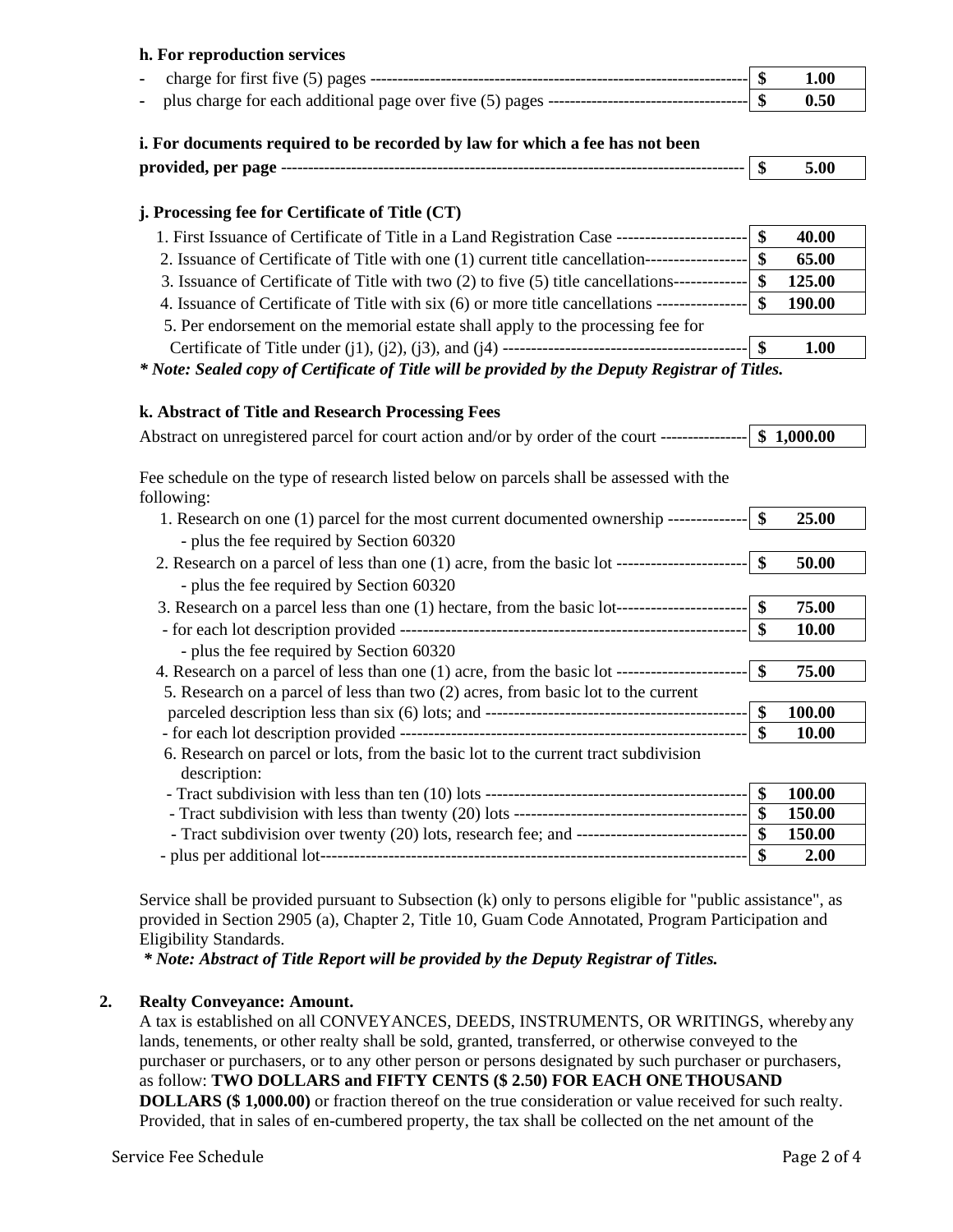consideration after deducting the amount of the encumbrances. (PUBLIC LAW 29-02) (PUBLIC LAW 29-19)

#### **a. Leases, Etc.; Amount.**

The following tax shall be paid on each lease, agreement, memorandum, or contract for the hire, use, or rent of any land or tenements, or portion thereof

|                                                                                                          | <b>1.00</b> |
|----------------------------------------------------------------------------------------------------------|-------------|
| - If for a period of one (1) year, and not more than three (3) years------------------------------ $\$\$ | 2.00        |
|                                                                                                          | 3.00        |

#### **3. Security Transactions: Amount.**

On every mortgage or pledge of lands, estate or property, real or personal, whatsoever, where the same shall be made as security for the repayment of any definite and certain sum of money loaned at the time or previously due and owing, or forborne to be paid, being payable; and on any conveyance of a land, estate, or property whatsoever, to be sold or otherwise converted into money, which shall be and is intended only as security, either by express stipulation or otherwise, shall be paid a tax of **TWO DOLLARS and FIFTY CENTS (\$ 2.50) ON EACH ONE THOUSAND DOLLARS (\$1,000.00)** or fractional part thereof; provided, that upon each and every assignment or transfer of any mortgage, lease or renewal or continuance of any agreement or contract by altering or otherwise, a tax shall be collected and paid at the same rate as that imposed on the original document except that any such assignment or transfer of any mortgage, lease, or renewal or continuance of any agreement or contract by altering, made within sixty (60) days of the mortgage to which the full fees were assessed, shall be assessed at a rate of Twenty Dollars (20.00) (PUBLIC LAW 29-65) (PUBLIC LAW 29-83)

#### **4. Map Reproduction Fees**

| a. For reproduction of Maps                       |                           |              |
|---------------------------------------------------|---------------------------|--------------|
|                                                   | $\mathbf{\$}$             | 10.00        |
|                                                   | \$                        | 5.00         |
|                                                   | $\mathbf{\$}$             | <b>15.00</b> |
|                                                   | $\boldsymbol{\mathsf{s}}$ | 20.00        |
|                                                   |                           | 150.00       |
|                                                   |                           | 100.00       |
|                                                   |                           | 100.00       |
|                                                   |                           | 70.00        |
| f. Published Hard Copy Map Fees - GIS Map Library |                           |              |
| <b>Map Size</b><br><b>Type</b>                    |                           |              |
| 24" X 36"-----------------------                  |                           | 25.00        |
|                                                   | $\mathbf{\$}$             | 30.00        |
| $11" X 17"$ -----------------------               | \$                        | <b>15.00</b> |
| $11" X 17"$ -----------------------               | $\boldsymbol{\mathsf{S}}$ | <b>14.00</b> |
|                                                   | $\mathbf{\$}$             | <b>15.00</b> |

#### **g. Department of Land Management Specialty Maps**

|                                                                                                       | $\blacksquare$ | 95.00 |
|-------------------------------------------------------------------------------------------------------|----------------|-------|
| - Zoning Map - Set 21 Sheets (including Zoning Map Disclaimer) ----------------------------  \$110.00 |                |       |
|                                                                                                       |                | 25.00 |